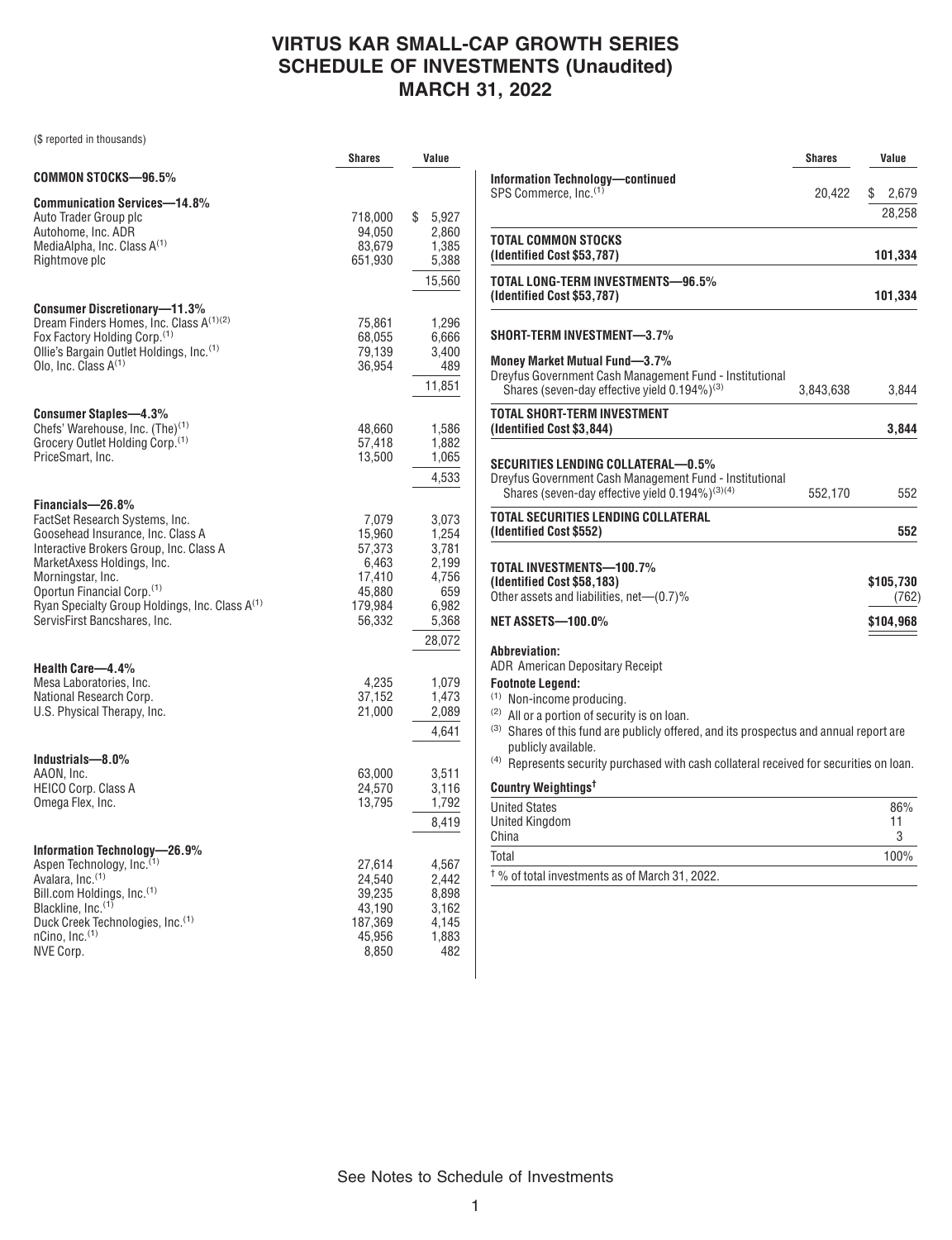### **VIRTUS KAR SMALL-CAP GROWTH SERIES SCHEDULE OF INVESTMENTS (Unaudited) (Continued) MARCH 31, 2022**

### (\$ reported in thousands)

The following table summarizes the market value of the Series' investments as of March 31, 2022, based on the inputs used to value them (See Security Valuation Note 1 in the Notes to Schedule of Investments):

|                               | Total<br>Value at<br>March 31, 2022 | Level 1<br><b>Quoted Prices</b> | Level 2<br>Significant<br>Observable<br>Inputs                                                                                                                                                                                                                                                                                                                                                                                    |
|-------------------------------|-------------------------------------|---------------------------------|-----------------------------------------------------------------------------------------------------------------------------------------------------------------------------------------------------------------------------------------------------------------------------------------------------------------------------------------------------------------------------------------------------------------------------------|
| Assets:                       |                                     |                                 |                                                                                                                                                                                                                                                                                                                                                                                                                                   |
| <b>Equity Securities:</b>     |                                     |                                 |                                                                                                                                                                                                                                                                                                                                                                                                                                   |
| <b>Common Stocks</b>          | \$101,334                           | \$90,019                        | \$11,315                                                                                                                                                                                                                                                                                                                                                                                                                          |
| Securities Lending Collateral | 552                                 | 552                             |                                                                                                                                                                                                                                                                                                                                                                                                                                   |
| Money Market Mutual Fund      | 3,844                               | 3,844                           |                                                                                                                                                                                                                                                                                                                                                                                                                                   |
| <b>Total Investments</b>      | \$105,730                           | \$94,415<br>___                 | \$11,315<br>$\frac{1}{1-\frac{1}{1-\frac{1}{1-\frac{1}{1-\frac{1}{1-\frac{1}{1-\frac{1}{1-\frac{1}{1-\frac{1}{1-\frac{1}{1-\frac{1}{1-\frac{1}{1-\frac{1}{1-\frac{1}{1-\frac{1}{1-\frac{1}{1-\frac{1}{1-\frac{1}{1-\frac{1}{1-\frac{1}{1-\frac{1}{1-\frac{1}{1-\frac{1}{1-\frac{1}{1-\frac{1}{1-\frac{1}{1-\frac{1}{1-\frac{1}{1-\frac{1}{1-\frac{1}{1-\frac{1}{1-\frac{1}{1-\frac{1}{1-\frac{1}{1-\frac{1}{1-\frac{1}{1-\frac{1$ |
|                               |                                     |                                 |                                                                                                                                                                                                                                                                                                                                                                                                                                   |

There were no securities valued using significant unobservable inputs (Level 3) at March 31, 2022.

There were no transfers into or out of Level 3 related to securities held at March 31, 2022.

See Notes to Schedule of Investments